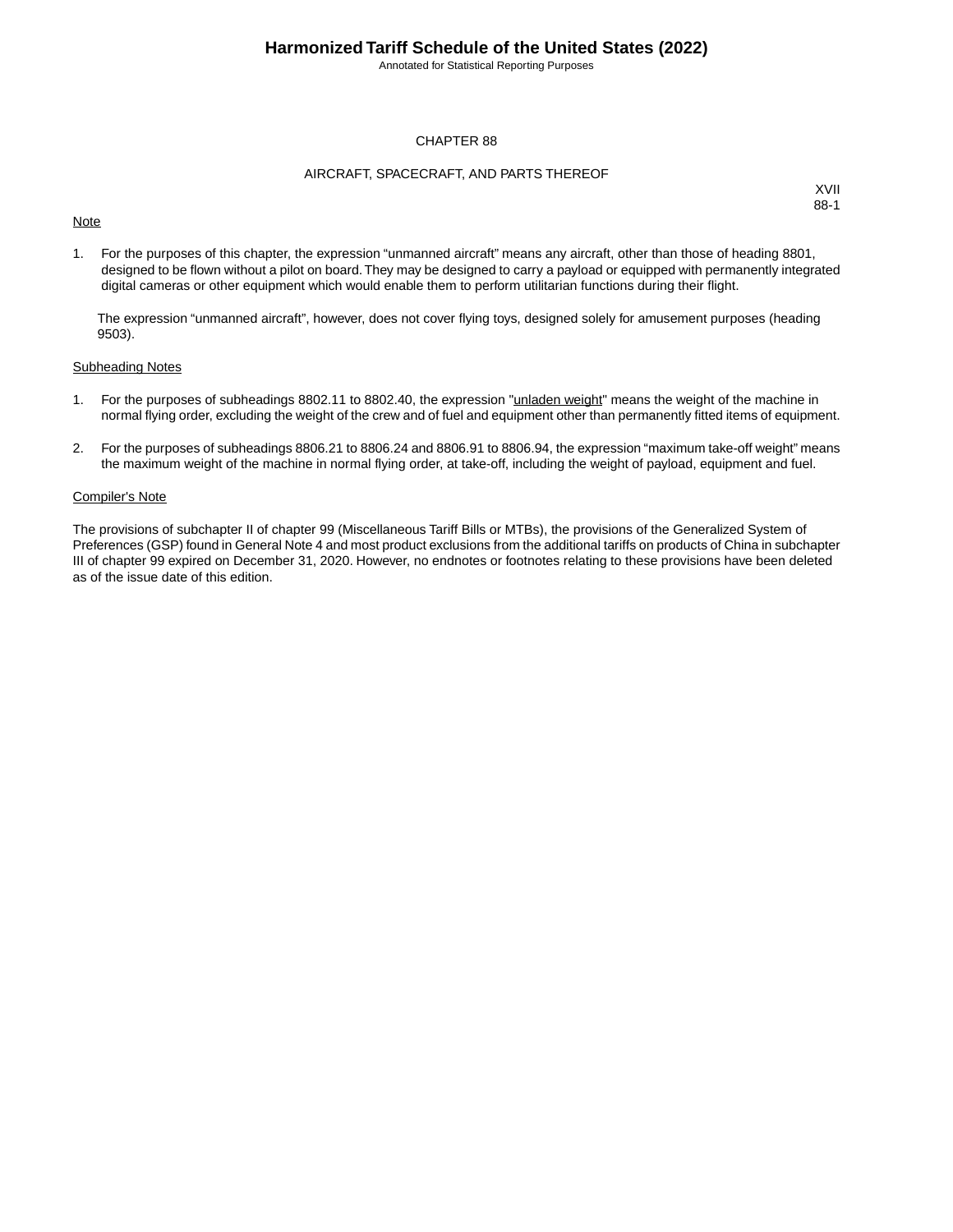Annotated for Statistical Reporting Purposes

| Heading/   | Stat.       |                                                                                                                                                                                                        | Unit           |                    | Rates of Duty |     |
|------------|-------------|--------------------------------------------------------------------------------------------------------------------------------------------------------------------------------------------------------|----------------|--------------------|---------------|-----|
| Subheading | Suf-<br>fix | Article Description                                                                                                                                                                                    | of<br>Quantity | General            | Special       | 2   |
| 8801.00.00 |             | Balloons and dirigibles; gliders, hang gliders and other                                                                                                                                               |                |                    |               |     |
|            |             |                                                                                                                                                                                                        |                | Free <sup>1/</sup> |               | 50% |
|            |             | Gliders and hang gliders:                                                                                                                                                                              |                |                    |               |     |
|            | 10          |                                                                                                                                                                                                        |                |                    |               |     |
|            | 20          |                                                                                                                                                                                                        |                |                    |               |     |
|            | 50          |                                                                                                                                                                                                        |                |                    |               |     |
| 8802       |             | Other aircraft (for example, helicopters, airplanes, except<br>unmanned aircraft of heading 8806); spacecraft (including<br>satellites) and suborbital and spacecraft launch vehicles:<br>Helicopters: |                |                    |               |     |
| 8802.11.01 |             |                                                                                                                                                                                                        |                |                    |               | 30% |
|            | 15          | New:                                                                                                                                                                                                   |                |                    |               |     |
|            |             |                                                                                                                                                                                                        |                |                    |               |     |
|            | 30          | Other:<br>Of an unladen weight not exceeding 998                                                                                                                                                       |                |                    |               |     |
|            |             |                                                                                                                                                                                                        | .I No.         |                    |               |     |
|            | 45          | Of an unladen weight exceeding 998 but<br>Used or rebuilt:                                                                                                                                             |                |                    |               |     |
|            | 60          |                                                                                                                                                                                                        |                |                    |               |     |
|            | 90          |                                                                                                                                                                                                        |                |                    |               |     |
| 8802.12.01 |             |                                                                                                                                                                                                        |                |                    |               | 30% |
|            |             | New:                                                                                                                                                                                                   |                |                    |               |     |
|            | 20          |                                                                                                                                                                                                        |                |                    |               |     |
|            | 40          | Used or rebuilt:                                                                                                                                                                                       |                |                    |               |     |
|            | 60          |                                                                                                                                                                                                        |                |                    |               |     |
|            | 80          |                                                                                                                                                                                                        |                |                    |               |     |
| 8802.20.01 |             | Airplanes and other aircraft, of an unladen weight not                                                                                                                                                 |                |                    |               | 30% |
|            | 15          | Of an unladen weight not exceeding 450 kg No.                                                                                                                                                          |                |                    |               |     |
|            |             | Other:<br>New:                                                                                                                                                                                         |                |                    |               |     |
|            |             | Military aircraft:                                                                                                                                                                                     |                |                    |               |     |
|            | 20          |                                                                                                                                                                                                        |                |                    |               |     |
|            | 30          | Other:                                                                                                                                                                                                 |                |                    |               |     |
|            | 40          |                                                                                                                                                                                                        |                |                    |               |     |
|            | 50          | Multiple engine airplanes                                                                                                                                                                              | No.            |                    |               |     |
|            | 60          | Used or rebuilt:                                                                                                                                                                                       |                |                    |               |     |
|            | 70          |                                                                                                                                                                                                        |                |                    |               |     |
|            | 80          |                                                                                                                                                                                                        |                |                    |               |     |
|            |             |                                                                                                                                                                                                        |                |                    |               |     |
|            |             |                                                                                                                                                                                                        |                |                    |               |     |
|            |             |                                                                                                                                                                                                        |                |                    |               |     |
|            |             |                                                                                                                                                                                                        |                |                    |               |     |
|            |             |                                                                                                                                                                                                        |                |                    |               |     |
|            |             |                                                                                                                                                                                                        |                |                    |               |     |
|            |             |                                                                                                                                                                                                        |                |                    |               |     |
|            |             |                                                                                                                                                                                                        |                |                    |               |     |
|            |             |                                                                                                                                                                                                        |                |                    |               |     |
|            |             |                                                                                                                                                                                                        |                |                    |               |     |
|            |             |                                                                                                                                                                                                        |                |                    |               |     |
|            |             |                                                                                                                                                                                                        |                |                    |               |     |
|            |             |                                                                                                                                                                                                        |                |                    |               |     |
|            |             |                                                                                                                                                                                                        |                |                    |               |     |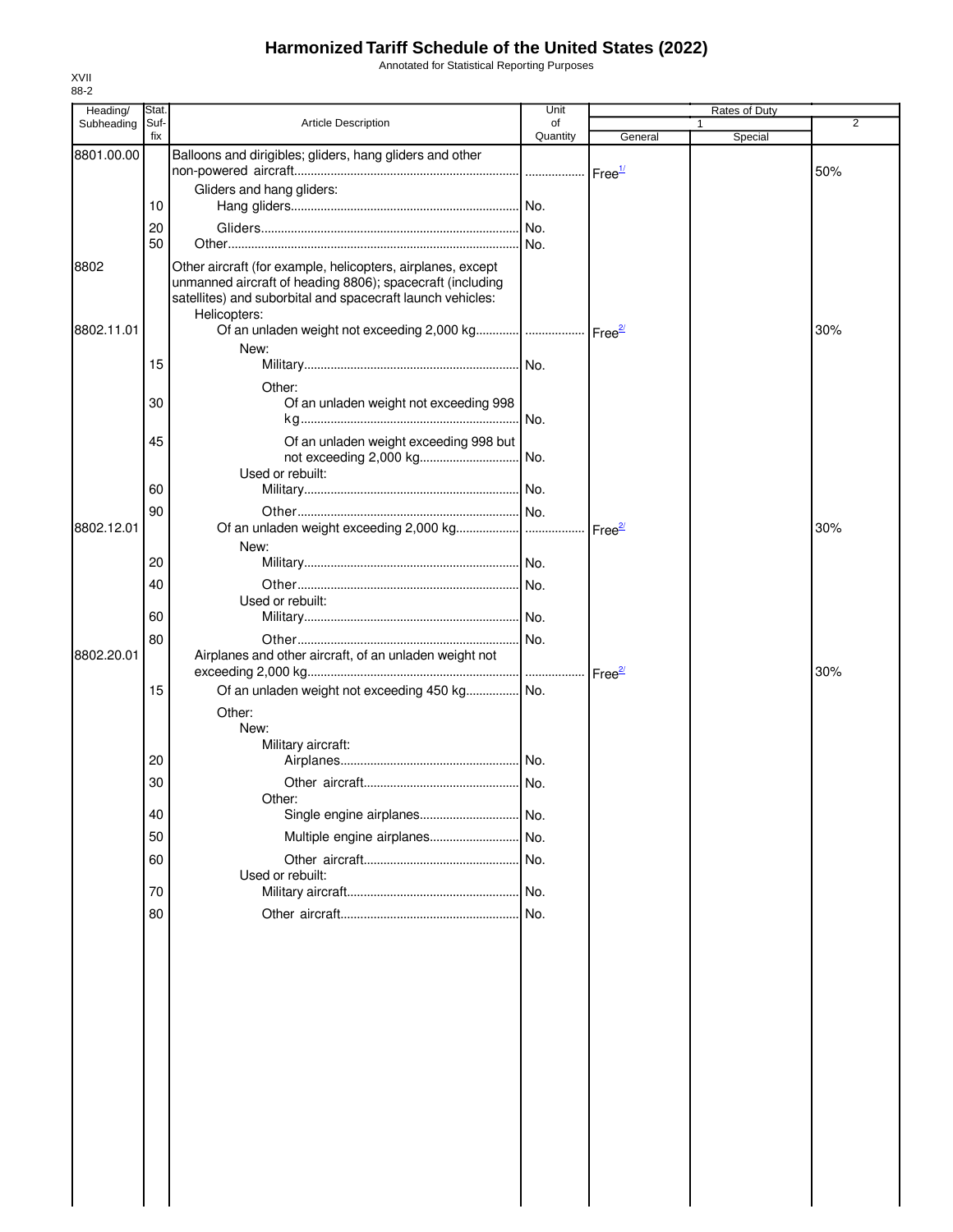Annotated for Statistical Reporting Purposes

| Heading/      | Stat        |                                                                                                                                                                                               | Unit           |         | Rates of Duty                                                                     |       |
|---------------|-------------|-----------------------------------------------------------------------------------------------------------------------------------------------------------------------------------------------|----------------|---------|-----------------------------------------------------------------------------------|-------|
| Subheading    | Suf-<br>fix | <b>Article Description</b>                                                                                                                                                                    | of<br>Quantity | General | Special                                                                           | 2     |
| 8802 (con.)   |             | Other aircraft (for example, helicopters, airplanes, except<br>unmanned aircraft of heading 8806); spacecraft (including<br>satellites) and suborbital and spacecraft launch vehicles: (con.) |                |         |                                                                                   |       |
| 8802.30.01    |             | Airplanes and other aircraft, of an unladen weight<br>exceeding 2,000 kg but not exceeding 15,000 kg    Free <sup>2</sup><br>New:                                                             |                |         |                                                                                   | 30%   |
|               | 10          | Military aircraft:                                                                                                                                                                            |                |         |                                                                                   |       |
|               | 20          |                                                                                                                                                                                               |                |         |                                                                                   |       |
|               | 30          | Other:<br>Multiple engine airplanes:<br>Of an unladen weight exceeding 2,000 but                                                                                                              |                |         |                                                                                   |       |
|               |             | Of an unladen weight exceeding 4,536 but<br>not exceeding 15,000 kg:                                                                                                                          |                |         |                                                                                   |       |
|               | 40          |                                                                                                                                                                                               |                |         |                                                                                   |       |
|               | 50          |                                                                                                                                                                                               |                |         |                                                                                   |       |
|               | 60          |                                                                                                                                                                                               |                |         |                                                                                   |       |
|               | 70          | Used or rebuilt:                                                                                                                                                                              |                |         |                                                                                   |       |
|               |             |                                                                                                                                                                                               |                |         |                                                                                   |       |
| 8802.40.01    | 80          | Airplanes and other aircraft, of an unladen weight                                                                                                                                            |                |         |                                                                                   | 30%   |
|               |             | New:                                                                                                                                                                                          |                |         |                                                                                   |       |
|               |             | Military aircraft:                                                                                                                                                                            |                |         |                                                                                   |       |
|               | 15          |                                                                                                                                                                                               |                |         |                                                                                   |       |
|               | 20          |                                                                                                                                                                                               |                |         |                                                                                   |       |
|               | 30          | Other:                                                                                                                                                                                        |                |         |                                                                                   |       |
|               | 40          |                                                                                                                                                                                               |                |         |                                                                                   |       |
|               | 60          |                                                                                                                                                                                               |                |         |                                                                                   |       |
|               | 70          | Other (including passenger/cargo                                                                                                                                                              |                |         |                                                                                   |       |
|               |             | Used or rebuilt:                                                                                                                                                                              |                |         |                                                                                   |       |
|               | 80          |                                                                                                                                                                                               |                |         |                                                                                   |       |
| 8802.60       | 90          | Spacecraft (including satellites) and suborbital and<br>spacecraft launch vehicles:                                                                                                           |                |         |                                                                                   |       |
| 8802.60.30 00 |             |                                                                                                                                                                                               |                |         |                                                                                   | Free  |
| 8802.60.90    |             |                                                                                                                                                                                               |                |         |                                                                                   | 27.5% |
|               | 20          |                                                                                                                                                                                               |                |         |                                                                                   |       |
|               | 40          |                                                                                                                                                                                               | No.            |         |                                                                                   |       |
| 8804.00.00    |             | 00 Parachutes (including dirigible parachutes and paragliders)                                                                                                                                |                |         |                                                                                   |       |
|               |             | and rotochutes; parts thereof and accessories thereto kg 3% <sup>3/</sup>                                                                                                                     |                |         | Free (A, AU, BH, CL, 50%<br>CO, D, E, IL, JO,<br>KR, MA, OM, P,<br>PA, PE, S, SG) |       |
|               |             |                                                                                                                                                                                               |                |         |                                                                                   |       |
|               |             |                                                                                                                                                                                               |                |         |                                                                                   |       |
|               |             |                                                                                                                                                                                               |                |         |                                                                                   |       |
|               |             |                                                                                                                                                                                               |                |         |                                                                                   |       |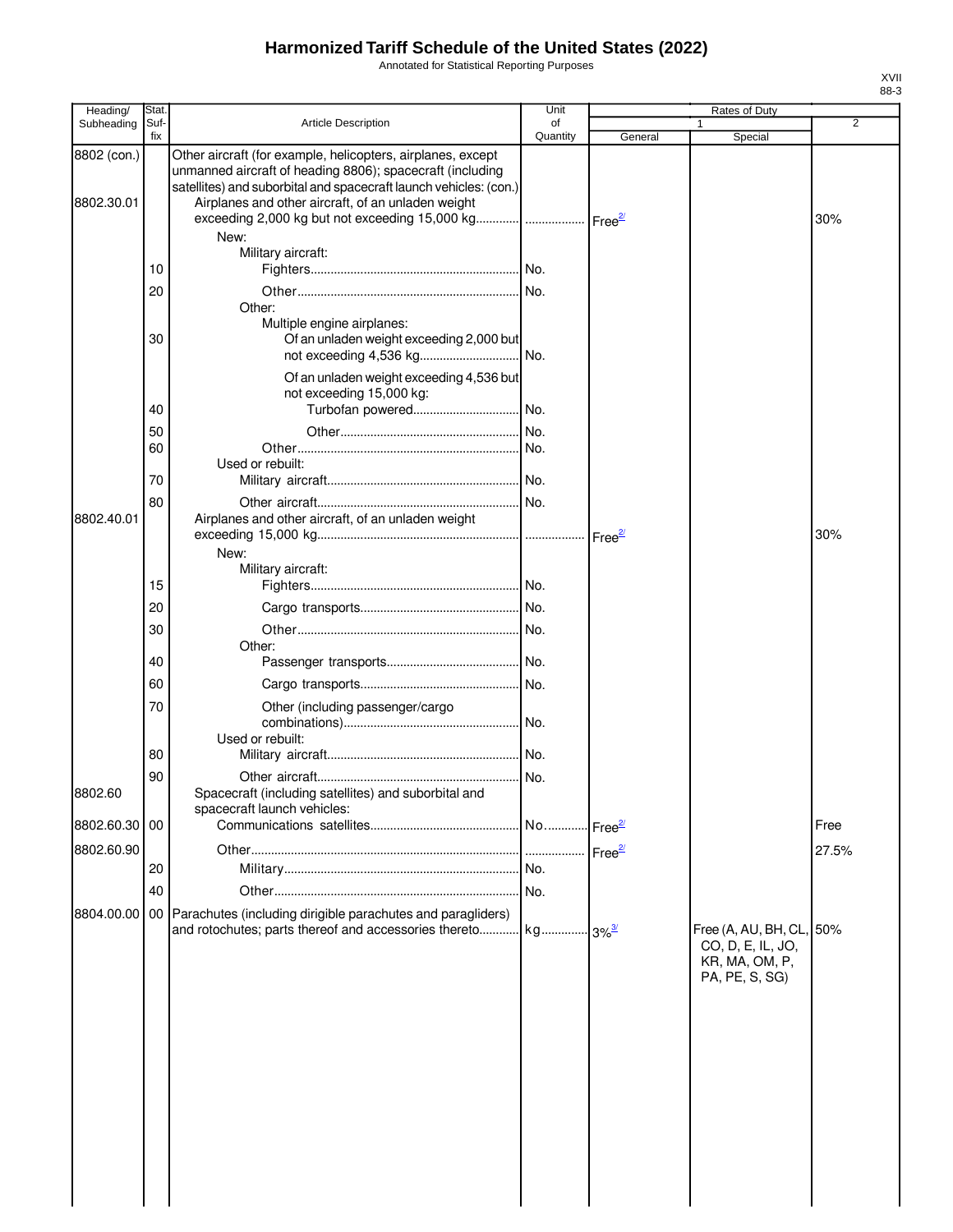Annotated for Statistical Reporting Purposes

| Heading/              | Stat.       |                                                                                                                                                                                   | Unit           |         | Rates of Duty           |                |
|-----------------------|-------------|-----------------------------------------------------------------------------------------------------------------------------------------------------------------------------------|----------------|---------|-------------------------|----------------|
| Subheading            | Suf-<br>fix | Article Description                                                                                                                                                               | of<br>Quantity | General | $\mathbf{1}$<br>Special | $\overline{2}$ |
| 8805<br>8805.10.00 00 |             | Aircraft launching gear; deck-arrestor or similar gear; ground<br>flying trainers; parts of the foregoing articles:<br>Aircraft launching gear and parts thereof; deck- arrestors |                |         |                         | 35%            |
| 8805.21.00 00         |             | Ground flying trainers and parts thereof:                                                                                                                                         |                |         |                         | 35%            |
| 8805.29.00 00         |             |                                                                                                                                                                                   |                |         |                         | 35%            |
| 8806<br>8806.10.00 00 |             | Unmanned aircraft:                                                                                                                                                                |                |         |                         | 30%            |
| 8806.21.00 00         |             | Other, for remote-controlled flight only:<br>With maximum take-off weight not more than 250 g No Free <sup>21</sup>                                                               |                |         |                         | 30%            |
| 8806.22.00 00         |             | With maximum take-off weight more than 250 g but                                                                                                                                  |                |         |                         | 30%            |
| 8806.23.00 00         |             | With maximum take-off weight more than 7 kg but not                                                                                                                               |                |         |                         | 30%            |
| 8806.24.00 00         |             | With maximum take-off weight more than 25 kg but                                                                                                                                  |                |         |                         | 30%            |
| 8806.29.00 00         |             |                                                                                                                                                                                   |                |         |                         | 30%            |
| 8806.91.00 00         |             | Other:<br>With maximum take-off weight not more than 250 g No Free <sup>27</sup>                                                                                                  |                |         |                         | 30%            |
| 8806.92.00 00         |             | With maximum take-off weight more than 250 g but                                                                                                                                  |                |         |                         | 30%            |
| 8806.93.00 00         |             | With maximum take-off weight more than 7 kg but not                                                                                                                               |                |         |                         | 30%            |
| 8806.94.00 00         |             | With maximum take-off weight more than 25 kg but                                                                                                                                  |                |         |                         | 30%            |
| 8806.99.00 00         |             |                                                                                                                                                                                   |                |         |                         | 30%            |
|                       |             |                                                                                                                                                                                   |                |         |                         |                |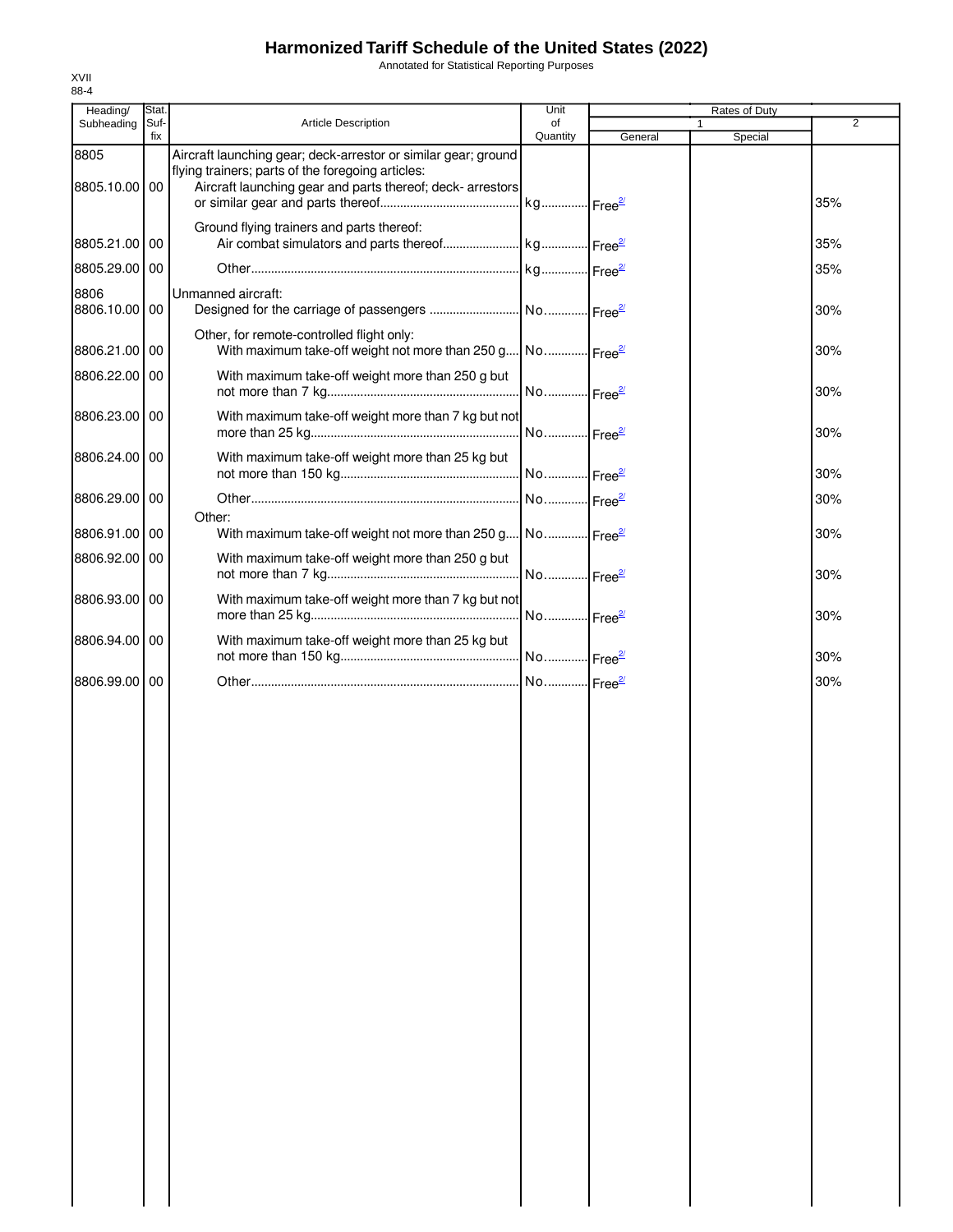Annotated for Statistical Reporting Purposes

| Heading/      | Stat.       |                                                                           | Unit     | Rates of Duty |         |                |
|---------------|-------------|---------------------------------------------------------------------------|----------|---------------|---------|----------------|
| Subheading    | Suf-<br>fix | <b>Article Description</b>                                                | of       |               |         | $\overline{2}$ |
| 8807          |             | Parts of goods of heading 8801, 8802 or 8806:                             | Quantity | General       | Special |                |
| 8807.10.00    |             |                                                                           |          |               |         | 27.5%          |
|               |             | For use in civil aircraft:                                                |          |               |         |                |
|               | 15          | For use by the Department of Defense or the                               |          |               |         |                |
|               |             |                                                                           |          |               |         |                |
|               |             |                                                                           |          |               |         |                |
|               | 30          |                                                                           |          |               |         |                |
|               | 60          |                                                                           |          |               |         |                |
| 8807.20.00    |             |                                                                           |          |               |         | 27.5%          |
|               | 15          | For use in civil aircraft:<br>For use by the Department of Defense or the |          |               |         |                |
|               |             |                                                                           |          |               |         |                |
|               |             |                                                                           |          |               |         |                |
|               | 30          |                                                                           |          |               |         |                |
|               | 60          |                                                                           |          |               |         |                |
| 8807.30.00    |             | Other parts of airplanes, helicopters or unmanned                         |          |               |         |                |
|               |             |                                                                           |          |               |         | 27.5%          |
|               |             | For use in civil aircraft:                                                |          |               |         |                |
|               | 15          | For use by the Department of Defense or the                               |          |               |         |                |
|               |             |                                                                           |          |               |         |                |
|               | 30          |                                                                           |          |               |         |                |
|               | 60          |                                                                           |          |               |         |                |
| 8807.90       |             | Other:                                                                    |          |               |         |                |
| 8807.90.30 00 |             |                                                                           |          |               |         | Free           |
| 8807.90.90    |             |                                                                           |          |               |         | 27.5%          |
|               |             | For use in civil aircraft:                                                |          |               |         |                |
|               | 15          | For use by the Department of Defense or the                               |          |               |         |                |
|               |             |                                                                           |          |               |         |                |
|               | 30          |                                                                           |          |               |         |                |
|               | 60          |                                                                           |          |               |         |                |
|               |             |                                                                           |          |               |         |                |
|               |             |                                                                           |          |               |         |                |
|               |             |                                                                           |          |               |         |                |
|               |             |                                                                           |          |               |         |                |
|               |             |                                                                           |          |               |         |                |
|               |             |                                                                           |          |               |         |                |
|               |             |                                                                           |          |               |         |                |
|               |             |                                                                           |          |               |         |                |
|               |             |                                                                           |          |               |         |                |
|               |             |                                                                           |          |               |         |                |
|               |             |                                                                           |          |               |         |                |
|               |             |                                                                           |          |               |         |                |
|               |             |                                                                           |          |               |         |                |
|               |             |                                                                           |          |               |         |                |
|               |             |                                                                           |          |               |         |                |
|               |             |                                                                           |          |               |         |                |
|               |             |                                                                           |          |               |         |                |
|               |             |                                                                           |          |               |         |                |
|               |             |                                                                           |          |               |         |                |
|               |             |                                                                           |          |               |         |                |
|               |             |                                                                           |          |               |         |                |
|               |             |                                                                           |          |               |         |                |
|               |             |                                                                           |          |               |         |                |
|               |             |                                                                           |          |               |         |                |
|               |             |                                                                           |          |               |         |                |
|               |             |                                                                           |          |               |         |                |
|               |             |                                                                           |          |               |         |                |
|               |             |                                                                           |          |               |         |                |
|               |             |                                                                           |          |               |         |                |
|               |             |                                                                           |          |               |         |                |
|               |             |                                                                           |          |               |         |                |